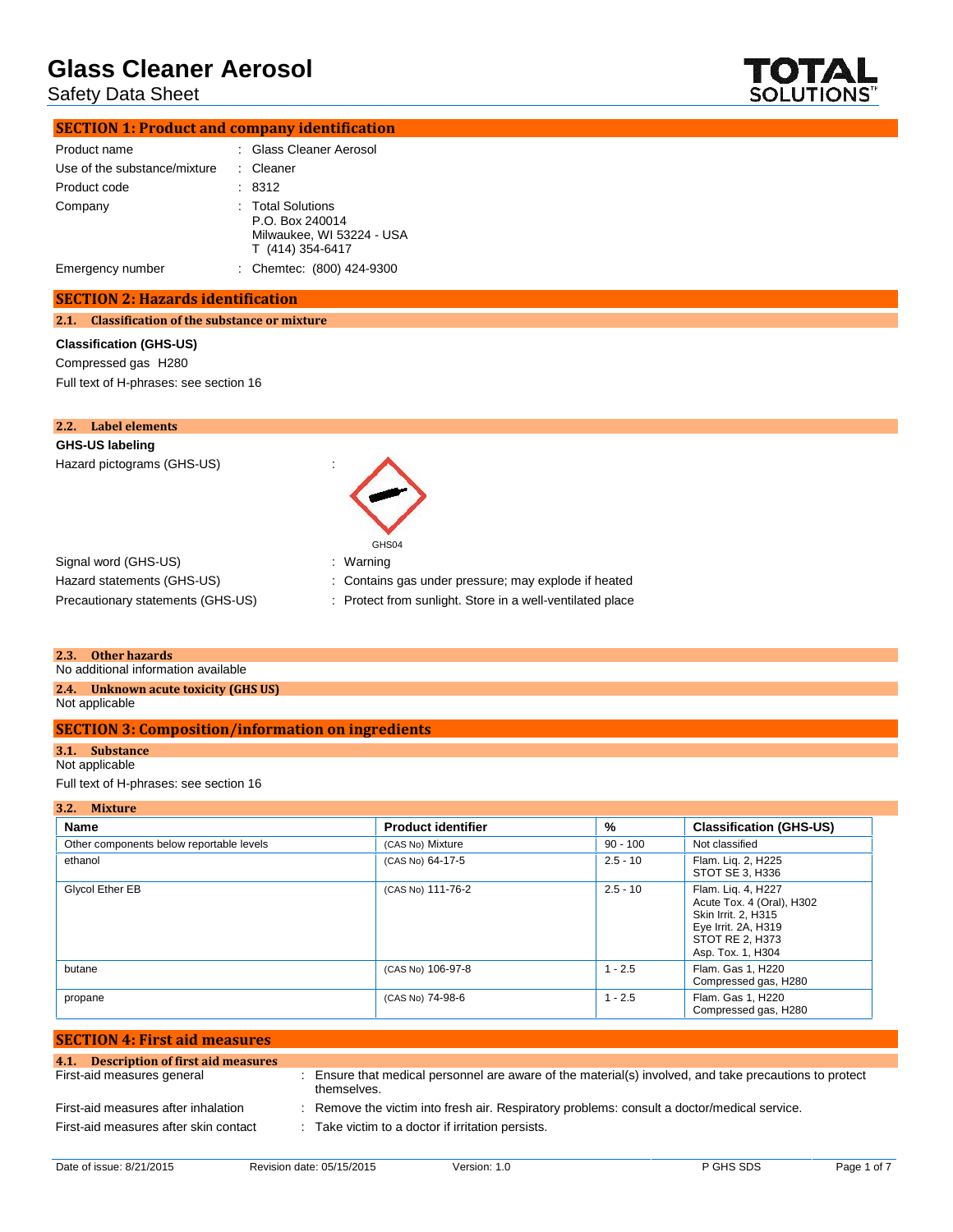## Safety Data Sheet



| $    -$                                                                                                 |                                                                                                                                                                                                                                                                                                                                                                                                                                                                                                                                                                                                                                   |
|---------------------------------------------------------------------------------------------------------|-----------------------------------------------------------------------------------------------------------------------------------------------------------------------------------------------------------------------------------------------------------------------------------------------------------------------------------------------------------------------------------------------------------------------------------------------------------------------------------------------------------------------------------------------------------------------------------------------------------------------------------|
| First-aid measures after eye contact                                                                    | : Rinse immediately with plenty of water for 15 minutes. Remove contact lenses, if present and easy<br>to do. Continue rinsing. If eye irritation persists: Get medical advice/attention.                                                                                                                                                                                                                                                                                                                                                                                                                                         |
| First-aid measures after ingestion                                                                      | : Rinse mouth with water.                                                                                                                                                                                                                                                                                                                                                                                                                                                                                                                                                                                                         |
| 4.2. Most important symptoms and effects, both acute and delayed<br>Symptoms/injuries after eye contact | : Direct contact with the eyes is likely irritating.                                                                                                                                                                                                                                                                                                                                                                                                                                                                                                                                                                              |
| Treat symptomatically.                                                                                  | 4.3. Indication of any immediate medical attention and special treatment needed                                                                                                                                                                                                                                                                                                                                                                                                                                                                                                                                                   |
| <b>SECTION 5: Firefighting measures</b>                                                                 |                                                                                                                                                                                                                                                                                                                                                                                                                                                                                                                                                                                                                                   |
| 5.1. Extinguishing media                                                                                |                                                                                                                                                                                                                                                                                                                                                                                                                                                                                                                                                                                                                                   |
| Suitable extinguishing media<br>Unsuitable extinguishing media                                          | : Water fog. Foam. Dry chemical powder. Carbon dioxide.<br>Do not use a water jet since it may cause the fire to spread.                                                                                                                                                                                                                                                                                                                                                                                                                                                                                                          |
| 5.2. Special hazards arising from the substance or mixture                                              |                                                                                                                                                                                                                                                                                                                                                                                                                                                                                                                                                                                                                                   |
| Explosion hazard                                                                                        | : Contains gas under pressure; may explode if heated.                                                                                                                                                                                                                                                                                                                                                                                                                                                                                                                                                                             |
| Reactivity                                                                                              | : Upon combustion: CO and CO2 are formed.                                                                                                                                                                                                                                                                                                                                                                                                                                                                                                                                                                                         |
| 5.3. Advice for fire fighters                                                                           |                                                                                                                                                                                                                                                                                                                                                                                                                                                                                                                                                                                                                                   |
| Firefighting instructions                                                                               | : Use water spray or fog for cooling exposed containers. For massive fire in cargo area, use<br>unmanned hose holder or monitor nozzles, if possible. If not, withdraw and let fire burn out.                                                                                                                                                                                                                                                                                                                                                                                                                                     |
| Protection during firefighting                                                                          | : Do not enter fire area without proper protective equipment, including respiratory protection.                                                                                                                                                                                                                                                                                                                                                                                                                                                                                                                                   |
| <b>SECTION 6: Accidental release measures</b>                                                           |                                                                                                                                                                                                                                                                                                                                                                                                                                                                                                                                                                                                                                   |
| 6.1. Personal precautions, protective equipment and emergency procedures                                |                                                                                                                                                                                                                                                                                                                                                                                                                                                                                                                                                                                                                                   |
| General measures                                                                                        | : Evacuate unnecessary personnel. Gas is denser than air. May accumulate in low areas e.g. close to<br>the ground. Stay upwind/keep distance from source.                                                                                                                                                                                                                                                                                                                                                                                                                                                                         |
| 6.1.1. For non-emergency personnel                                                                      |                                                                                                                                                                                                                                                                                                                                                                                                                                                                                                                                                                                                                                   |
| Protective equipment                                                                                    | Advice local authorities if considered necessary. Do not enter without an appropriate protective<br>equipment.                                                                                                                                                                                                                                                                                                                                                                                                                                                                                                                    |
| 6.1.2. For emergency responders                                                                         |                                                                                                                                                                                                                                                                                                                                                                                                                                                                                                                                                                                                                                   |
| Protective equipment                                                                                    | Do not attempt to take action without suitable protective equipment.                                                                                                                                                                                                                                                                                                                                                                                                                                                                                                                                                              |
| Emergency procedures                                                                                    | Stop leak if safe to do so. Stop release. Ventilate area.                                                                                                                                                                                                                                                                                                                                                                                                                                                                                                                                                                         |
| <b>6.2.</b> Environmental precautions<br>Avoid discharge to the environment.                            |                                                                                                                                                                                                                                                                                                                                                                                                                                                                                                                                                                                                                                   |
| 6.3. Methods and material for containment and cleaning up                                               |                                                                                                                                                                                                                                                                                                                                                                                                                                                                                                                                                                                                                                   |
| For containment                                                                                         | : Eliminate every possible source of ignition. NO open flames, NO sparks, and NO smoking. Stop leak<br>if safe to do so. Move the cylinder to a safe and open area if the leak is irreparable.                                                                                                                                                                                                                                                                                                                                                                                                                                    |
| Methods for cleaning up                                                                                 | : Clean contaminated surfaces with an excess of water. Carefully collect the spill/leftovers.                                                                                                                                                                                                                                                                                                                                                                                                                                                                                                                                     |
| <b>6.4.</b> Reference to other sections<br>No additional information available                          |                                                                                                                                                                                                                                                                                                                                                                                                                                                                                                                                                                                                                                   |
| <b>SECTION 7: Handling and storage</b>                                                                  |                                                                                                                                                                                                                                                                                                                                                                                                                                                                                                                                                                                                                                   |
| 7.1. Precautions for safe handling                                                                      |                                                                                                                                                                                                                                                                                                                                                                                                                                                                                                                                                                                                                                   |
| Precautions for safe handling                                                                           | : Pressurized container: Do not pierce or burn, even after use. Do not use if spray button is missing or<br>defective. Do not spray on a naked flame or any incandescent material. Do not eat, drink or smoke<br>when using this product. Do not get in eyes, on skin, or on clothing. Do not cut, weld, solder, drill,<br>grind, or expose containers to heat, flame, sparks, or other sources of ignition. . Ground/bond<br>container and receiving equipment. Do not re-use empty containers. Avoid contact with skin, eyes<br>and clothing. Observe normal hygiene standards. Use only outdoors or in a well-ventilated area. |
| Conditions for safe storage, including any incompatibilities<br>7.2.                                    |                                                                                                                                                                                                                                                                                                                                                                                                                                                                                                                                                                                                                                   |
| <b>Technical measures</b><br>Storage conditions                                                         | : Do not puncture, incinerate or crush.<br>: Protect from sunlight. Do not expose to temperatures exceeding 50 °C/122 °F. Keep only in the                                                                                                                                                                                                                                                                                                                                                                                                                                                                                        |
|                                                                                                         | original container in a cool, well ventilated place away from: sparks, open flames, excessive heat.                                                                                                                                                                                                                                                                                                                                                                                                                                                                                                                               |
| Incompatible materials                                                                                  | Pressurized container. Protect from sunlight and do not expose to temperatures exceeding 50°C.                                                                                                                                                                                                                                                                                                                                                                                                                                                                                                                                    |
| Storage area                                                                                            | Keep out of direct sunlight. Flam. Aerosol 1.                                                                                                                                                                                                                                                                                                                                                                                                                                                                                                                                                                                     |
| <b>SECTION 8: Exposure controls/personal protection</b>                                                 |                                                                                                                                                                                                                                                                                                                                                                                                                                                                                                                                                                                                                                   |

### **8.1. Control parameters**

| butane (106-97-8)        |                           |              |          |           |             |
|--------------------------|---------------------------|--------------|----------|-----------|-------------|
| <b>ACGIH</b>             | ACGIH TWA (ppm)           |              | 1000 ppm |           |             |
| Date of issue: 8/21/2015 | Revision date: 05/15/2015 | Version: 1.0 |          | P GHS SDS | Page 2 of 7 |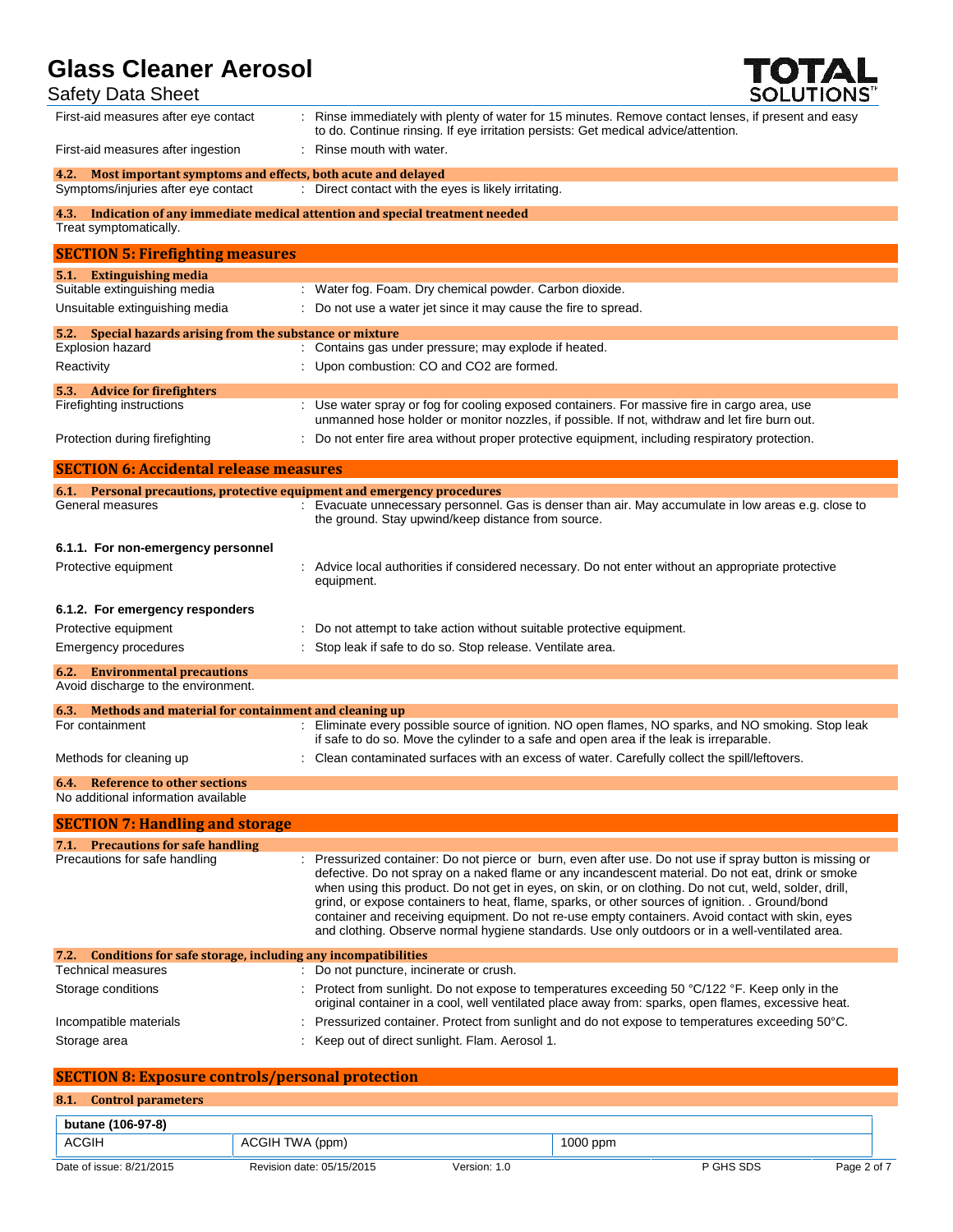Safety Data Sheet

| afety Data Sheet                  | nass Gleaner Aerosol |          | IVIAL<br>SOLUTIONS" |
|-----------------------------------|----------------------|----------|---------------------|
| butane (106-97-8)                 |                      |          |                     |
| <b>ACGIH</b>                      | ACGIH STEL (ppm)     | 1000 ppm |                     |
| ethanol (64-17-5)                 |                      |          |                     |
| <b>ACGIH</b>                      | ACGIH STEL (ppm)     | 1000 ppm |                     |
| ACGIH                             | Remark (ACGIH)       | URT irr  |                     |
| <b>Giveol Ether EB (111-76-2)</b> |                      |          |                     |
| ACGIH                             | ACGIH TWA (ppm)      | 20 ppm   |                     |

| ACGIH                              | Remark (ACGIH)       | Eye & URT irr |
|------------------------------------|----------------------|---------------|
| propane (74-98-6)                  |                      |               |
| ACGIH                              | ACGIH TWA (ppm)      | $1000$ ppm    |
| OSHA                               | OSHA PEL (TWA) (ppm) | 1000 ppm      |
| $\mathcal{P}$<br>Eynocuro controle |                      |               |

#### **8.2. Exposure controls**

**SECTION 9: Physical and chemical properties**

Personal protective equipment : Use appropriate personal protective equipment when risk assessment indicates this is necessary. Gloves. Safety glasses. Protective clothing.



| эцеттом эт пузкагана сисинсагргорстисэ                        |                              |
|---------------------------------------------------------------|------------------------------|
| Information on basic physical and chemical properties<br>9.1. |                              |
| Physical state                                                | : Gas                        |
| Appearance                                                    | Aerosol. Light yollow.       |
| Odor                                                          | characteristic               |
| Odor threshold                                                | : No data available          |
| рH                                                            | : 9.1 - 10.1 Estimated       |
| Melting point                                                 | : No data available          |
| Freezing point                                                | No data available            |
| Boiling point                                                 | : 212 °F Estimated           |
| Flash point                                                   | -156 °F Propellant estimated |
| Relative evaporation rate (butyl acetate=1)                   | No data available<br>t.      |
| Flammability (solid, gas)                                     | No data available            |
| <b>Explosion limits</b>                                       | No data available            |
| <b>Explosive properties</b>                                   | No data available            |
| Oxidizing properties                                          | No data available            |
| Vapor pressure                                                | No data available            |
| Relative density                                              | No data available            |
| Relative vapor density at 20 °C                               | No data available            |
| Specific gravity / density                                    | $0.977 - 0.997$ g/ml         |
| Solubility                                                    | No data available            |
| Log Pow                                                       | No data available            |
| Log Kow                                                       | No data available            |
| Auto-ignition temperature                                     | No data available            |
| Decomposition temperature                                     | No data available            |
| Viscosity                                                     | No data available            |
| Viscosity, kinematic                                          | No data available            |
| Viscosity, dynamic                                            | : No data available          |

### **SECTION 10: Stability and reactivity**

### **10.1. Reactivity**

Upon combustion: CO and CO2 are formed.

**10.2. Chemical stability** Stable under normal conditions.

Date of issue: 8/21/2015 Revision date: 05/15/2015 Version: 1.0 P GHS SDS Page 3 of 7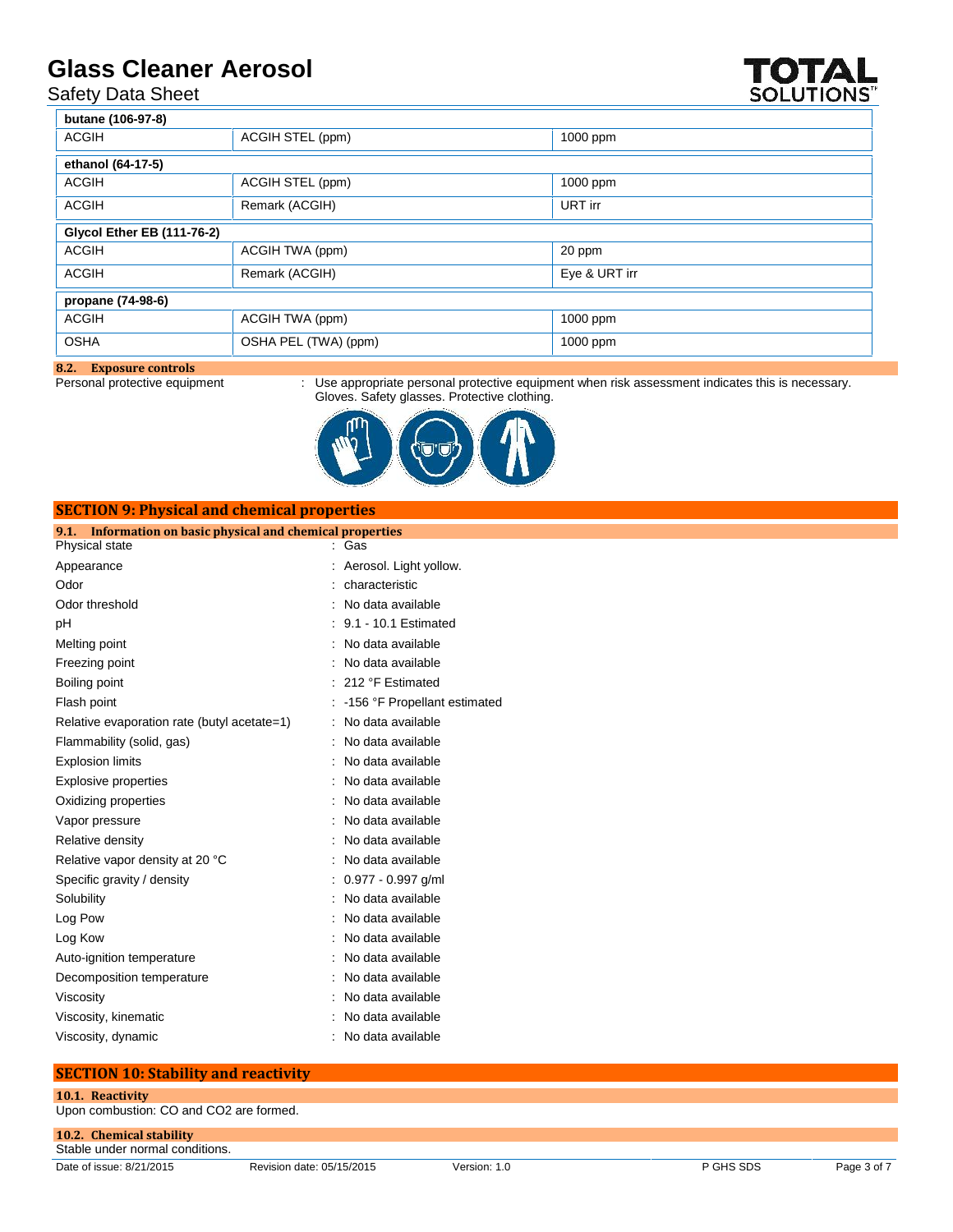### Safety Data Sheet

### **10.3. Possibility of hazardous reactions**

Hazardous polymerization does not occur. No dangerous reactions known under normal conditions of use.

#### **10.4. Conditions to avoid**

No flames, No sparks. Eliminate all sources of ignition.

### **10.5. Incompatible materials**

Oxidizing agents.

### **10.6. Hazardous decomposition products**

No additional information available

#### **SECTION 11: Toxicological information**

#### **11.1. Information on toxicological effects**

Acute toxicity in the contract of the classified in the classified in the classified in the classified in the  $\sim$ **ethanol (64-17-5)** LD50 oral rat 10740 mg/kg body weight (Rat; OECD 401: Acute Oral Toxicity; Experimental value) LD50 dermal rabbit  $\vert$  > 16000 mg/kg (Rabbit; Literature study) ATE CLP (oral) and the contract of the 10740.000 mg/kg body weight **Glycol Ether EB (111-76-2)** LD50 oral rat 1300 mg/kg LD50 dermal rat  $\vert$  > 2000 mg/kg ATE CLP (oral) **1300.000 mg/kg body weight** ATE CLP (dermal) and the club of 1100.000 mg/kg body weight ATE CLP (dust, mist) 1.500 mg/l/4h Skin corrosion/irritation : Not classified. pH: 9.1 - 10.1 Estimated Serious eye damage/irritation : Not classified. pH: 9.1 - 10.1 Estimated Respiratory or skin sensitization : Not classified Germ cell mutagenicity **in the case of the Contract Contract Contract Contract Contract Contract Contract Contract Contract Contract Contract Contract Contract Contract Contract Contract Contract Contract Contract Contract** Carcinogenicity **Carcinogenicity 1999 Carcinogenicity Carcinogenicity Carcinogenicity Glycol Ether EB (111-76-2)** IARC group 3 - Not Classifiable Reproductive toxicity **in the contract of the CRS** contract in the Reproductive toxicity Specific target organ toxicity (single exposure) : Not classified Specific target organ toxicity (repeated exposure) : Not classified. **Glycol Ether EB (111-76-2)** LOAEL (oral,rat,90 days) 69 mg/kg bodyweight/day Target organ: liver NOAEL (dermal,rat/rabbit,90 days) 150 mg/kg bodyweight/day Aspiration hazard **in the set of the set of the set of the set of the set of the set of the set of the set of the set of the set of the set of the set of the set of the set of the set of the set of the set of the set of th** Symptoms/injuries after eye contact : Direct contact with the eyes is likely irritating.

#### **SECTION 12: Ecological information**

| 12.1. Toxicity                            |                                                         |  |
|-------------------------------------------|---------------------------------------------------------|--|
| ethanol (64-17-5)                         |                                                         |  |
| LC50 fish 1                               | 14200 mg/l (96 h; Pimephales promelas)                  |  |
| EC50 Daphnia 1                            | 9300 mg/l (48 h; Daphnia magna)                         |  |
| $LC50$ fish $2$                           | 13000 mg/l 96 h; Salmo gairdneri (Oncorhynchus mykiss)  |  |
| EC50 Daphnia 2                            | 10800 mg/l (24 h; Daphnia magna)                        |  |
| Threshold limit other aquatic organisms 1 | 65 mg/l (72 h; Protozoa)                                |  |
| Threshold limit algae 1                   | 1450 mg/l (192 h; Microcystis aeruginosa; Growth rate)  |  |
| Threshold limit algae 2                   | 5000 mg/l (168 h; Scenedesmus quadricauda; Growth rate) |  |
| Glycol Ether EB (111-76-2)                |                                                         |  |
| LC50 fish 1                               | 1474 mg/l Oncorhynchus mykiss                           |  |

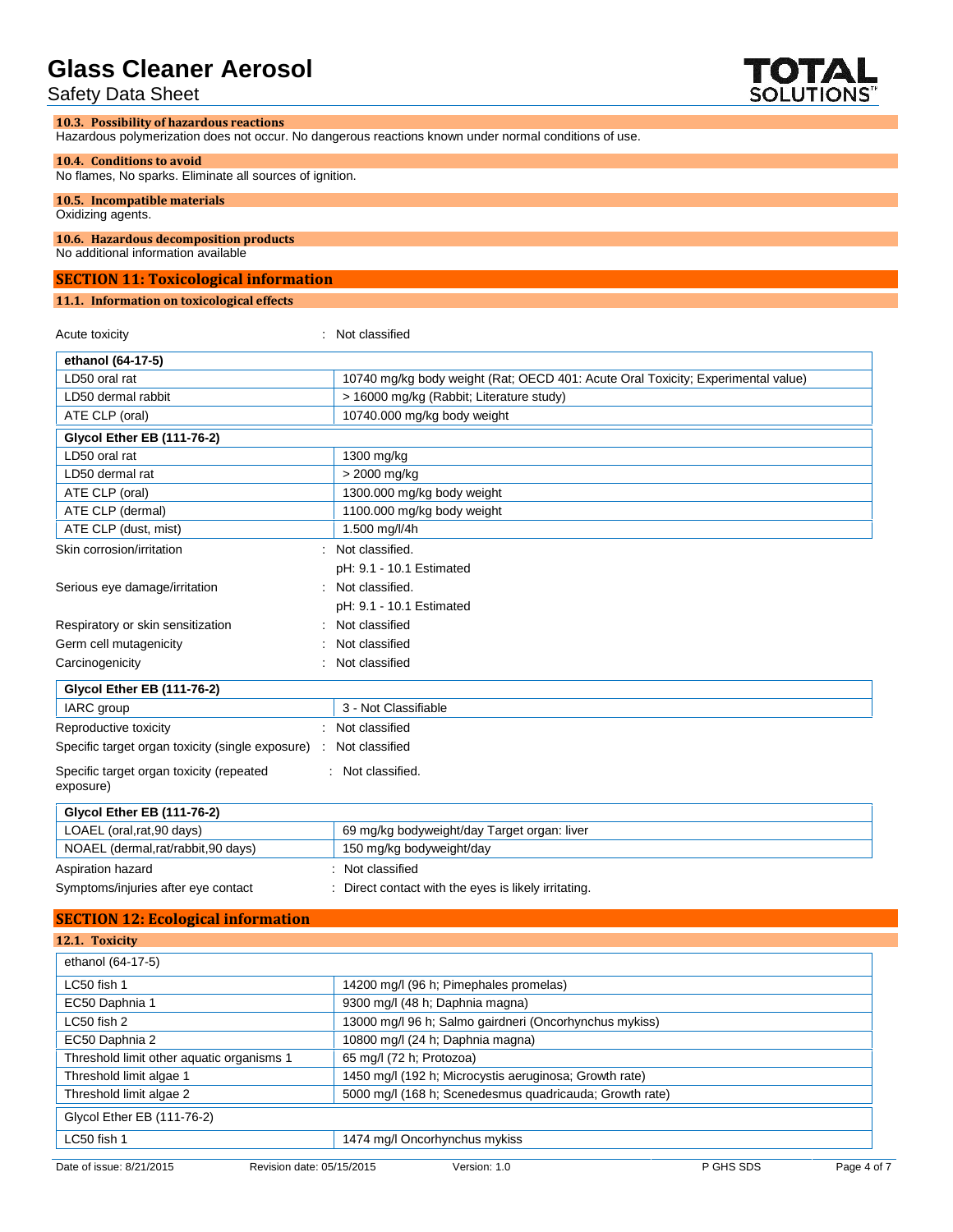## Safety Data Sheet



| יוט סווכ אוסומט Cuc                                                        | JULU I IVINJ                                                                                                                                                                   |
|----------------------------------------------------------------------------|--------------------------------------------------------------------------------------------------------------------------------------------------------------------------------|
| Glycol Ether EB (111-76-2)                                                 |                                                                                                                                                                                |
| EC50 Daphnia 1                                                             | 100 mg/l Water flea                                                                                                                                                            |
| ErC50 (algae)                                                              | 1840 mg/l Pseudokirchneriella subcapitata                                                                                                                                      |
| NOEC chronic fish                                                          | $> 100$ mg/l                                                                                                                                                                   |
| NOEC chronic crustacea                                                     | 100 mg/l daphnid                                                                                                                                                               |
| 12.2. Persistence and degradability                                        |                                                                                                                                                                                |
| ethanol (64-17-5)                                                          |                                                                                                                                                                                |
| Persistence and degradability                                              | Readily biodegradable in water. Biodegradable in the soil. Highly mobile in soil.                                                                                              |
| Biochemical oxygen demand (BOD)                                            | 0.8 - 0.967 g O /g substance                                                                                                                                                   |
| Chemical oxygen demand (COD)                                               | 1.70 g O /g substance                                                                                                                                                          |
| ThOD                                                                       | 2.10 g O /g substance                                                                                                                                                          |
| BOD (% of ThOD)                                                            | 0.43 % ThOD                                                                                                                                                                    |
| 12.3. Bioaccumulative potential                                            |                                                                                                                                                                                |
| ethanol (64-17-5)                                                          |                                                                                                                                                                                |
| BCF fish 1                                                                 | 1 (72 h; Cyprinus carpio)                                                                                                                                                      |
| Log Pow                                                                    | -0.31 (Experimental value)                                                                                                                                                     |
| Bioaccumulative potential                                                  | Low potential for bioaccumulation (Log Kow $<$ 4).                                                                                                                             |
|                                                                            |                                                                                                                                                                                |
| <b>SECTION 13: Disposal considerations</b>                                 |                                                                                                                                                                                |
| 13.1. Waste treatment methods<br>Waste treatment methods                   | : Contents under pressure. Do not puncture, incinerate or crush. Dispose of contents/container to                                                                              |
|                                                                            | comply with local/regional/national/international regulations.                                                                                                                 |
| Waste disposal recommendations                                             | Container under pressure. Do not drill or burn even after use. Dispose of contents/container to<br>comply with local/regional/national regulations.                            |
| <b>SECTION 14: Transport information</b>                                   |                                                                                                                                                                                |
| <b>Department of Transportation (DOT)</b>                                  |                                                                                                                                                                                |
|                                                                            |                                                                                                                                                                                |
| Transport document description                                             | : UN1950 Aerosols (non-flammable, (each not exceeding 1 L capacity)), 2.2                                                                                                      |
| UN-No.(DOT)                                                                | : UN1950                                                                                                                                                                       |
| Proper Shipping Name (DOT)                                                 | : Aerosols                                                                                                                                                                     |
|                                                                            | non-flammable, (each not exceeding 1 L capacity)                                                                                                                               |
| Transport hazard class(es) (DOT)                                           | : 2.2 - Class 2.2 - Non-flammable compressed gas 49 CFR 173.115                                                                                                                |
| Hazard labels (DOT)                                                        | : 2.2 - Non-flammable gas                                                                                                                                                      |
|                                                                            |                                                                                                                                                                                |
| DOT Packaging Non Bulk (49 CFR 173.xxx)                                    | : None                                                                                                                                                                         |
| DOT Packaging Bulk (49 CFR 173.xxx)                                        | : None                                                                                                                                                                         |
| DOT Special Provisions (49 CFR 172.102)                                    |                                                                                                                                                                                |
| DOT Packaging Exceptions (49 CFR<br>173.xxx                                | : 306                                                                                                                                                                          |
| <b>DOT Quantity Limitations Passenger</b><br>aircraft/rail (49 CFR 173.27) | : 75 kg                                                                                                                                                                        |
| DOT Quantity Limitations Cargo aircraft<br>only (49 CFR 175.75)            | : $150 \text{ kg}$                                                                                                                                                             |
| DOT Vessel Stowage Location                                                | : A                                                                                                                                                                            |
| DOT Vessel Stowage Other                                                   | : 25 - Shade from radiant heat, 87 - Stow "separated from" Class 1 (explosives) except Division<br>14,126 - Segregation same as for Class 9, miscellaneous hazardous materials |
|                                                                            |                                                                                                                                                                                |

## **Additional information**

Other information : This product may be eligible to be shipped as a Limited Quantity or Consumer Commodity ORM-D utilizing the exception found at 49 CFR 173.306.

**ADR**

No additional information available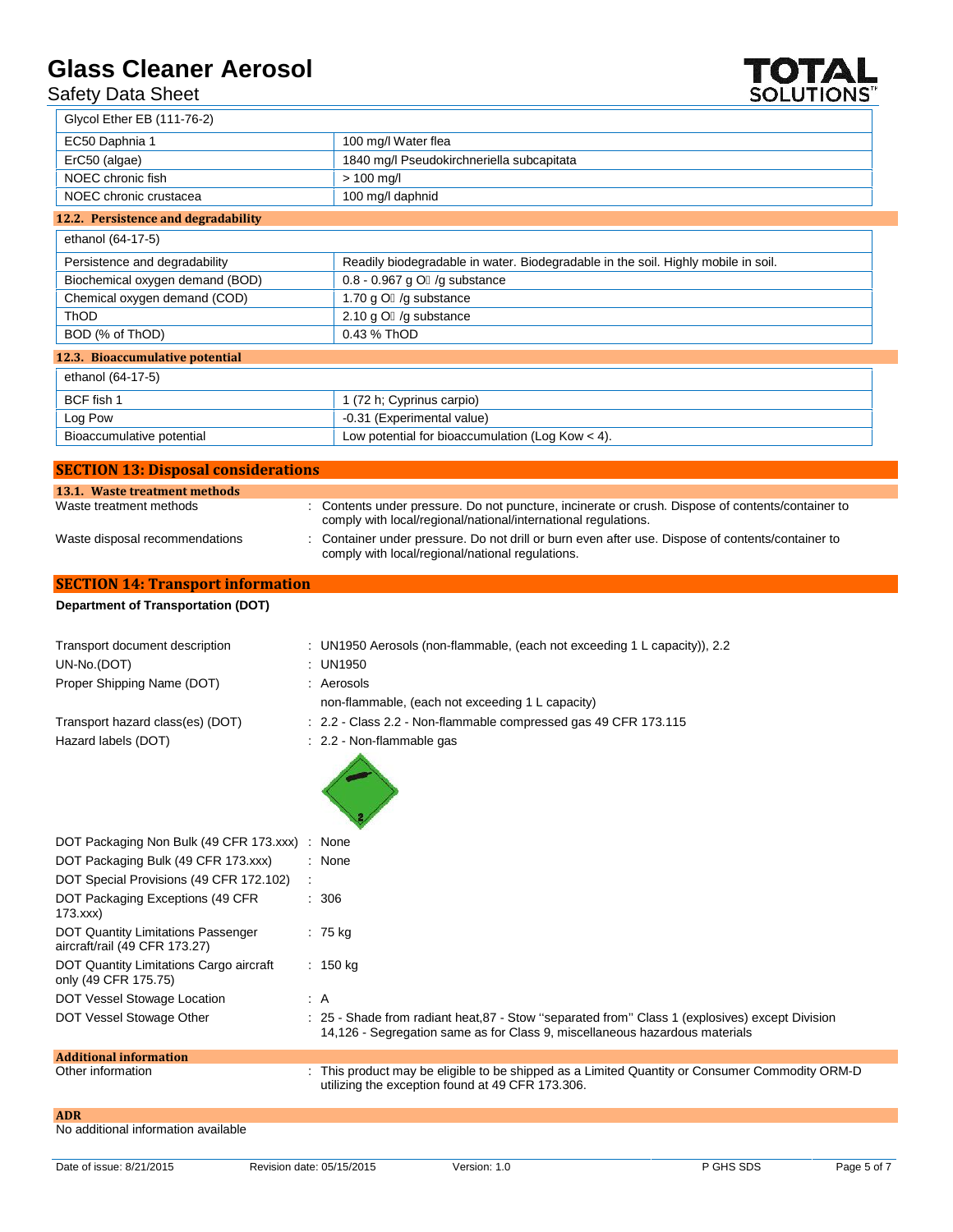Safety Data Sheet



| <b>Transport by sea</b>     |                                          |
|-----------------------------|------------------------------------------|
| UN-No. (IMDG)               | : UN1950                                 |
| Proper Shipping Name (IMDG) | Aerosols, non-flammable                  |
| Class (IMDG)                | : 2.2 - Non-flammable, non-toxic gases   |
| Air transport               |                                          |
| UN-No.(IATA)                | : UN1950                                 |
| Proper Shipping Name (IATA) | Aerosols, non-flammable                  |
| Class (IATA)                | : 2.2 - Gases : Non-flammable, non-toxic |

### **SECTION 15: Regulatory information**

All components of this product are listed, or excluded from listing, on the United States Environmental Protection Agency Toxic Substances Control Act (TSCA) inventory.

Chemical(s) subject to the reporting requirements of Section 313 or Title III of the Superfund Amendments and Reauthorization Act (SARA) of 1986 and 40 CFR Part 372.

| 2-butoxyethanol                                                   | CAS No 111-76-2 | $1.0 - 5.0$ |
|-------------------------------------------------------------------|-----------------|-------------|
|                                                                   |                 |             |
| butane (106-97-8)                                                 |                 |             |
| Not listed on SARA Section 313 (Specific toxic chemical listings) |                 |             |
|                                                                   |                 |             |
| propane (74-98-6)                                                 |                 |             |
| Not listed on SARA Section 313 (Specific toxic chemical listings) |                 |             |
|                                                                   |                 |             |

California Proposition 65 - This product does not contain a substance(s) known to the state of California to cause cancer and/or reproductive toxicity.

#### **SECTION 16: Other information**

Full text of H-phrases:

| Acute Tox. 4 (Oral) | Acute toxicity (oral) Category 4                                     |
|---------------------|----------------------------------------------------------------------|
| Asp. Tox. 1         | Aspiration hazard Category 1                                         |
| Compressed gas      | Gases under pressure Compressed gas                                  |
| Eye Irrit. 2A       | Serious eye damage/eye irritation Category 2A                        |
| Flam. Gas 1         | Flammable gases Category 1                                           |
| Flam. Lig. 2        | Flammable liquids Category 2                                         |
| Flam. Lig. 4        | Flammable liquids Category 4                                         |
| Skin Irrit. 2       | Skin corrosion/irritation Category 2                                 |
| STOT RE 2           | Specific target organ toxicity (repeated exposure) Category 2        |
| STOT SE 3           | Specific target organ toxicity (single exposure) Category 3          |
| H <sub>220</sub>    | Extremely flammable gas                                              |
| H <sub>225</sub>    | Highly flammable liquid and vapor                                    |
| H <sub>227</sub>    | Combustible liquid                                                   |
| H <sub>280</sub>    | Contains gas under pressure; may explode if heated                   |
| H302                | Harmful if swallowed                                                 |
| H304                | May be fatal if swallowed and enters airways                         |
| H315                | Causes skin irritation                                               |
| H319                | Causes serious eye irritation                                        |
| H336                | May cause drowsiness or dizziness                                    |
| H373                | May cause damage to organs through prolonged or repeated<br>exposure |